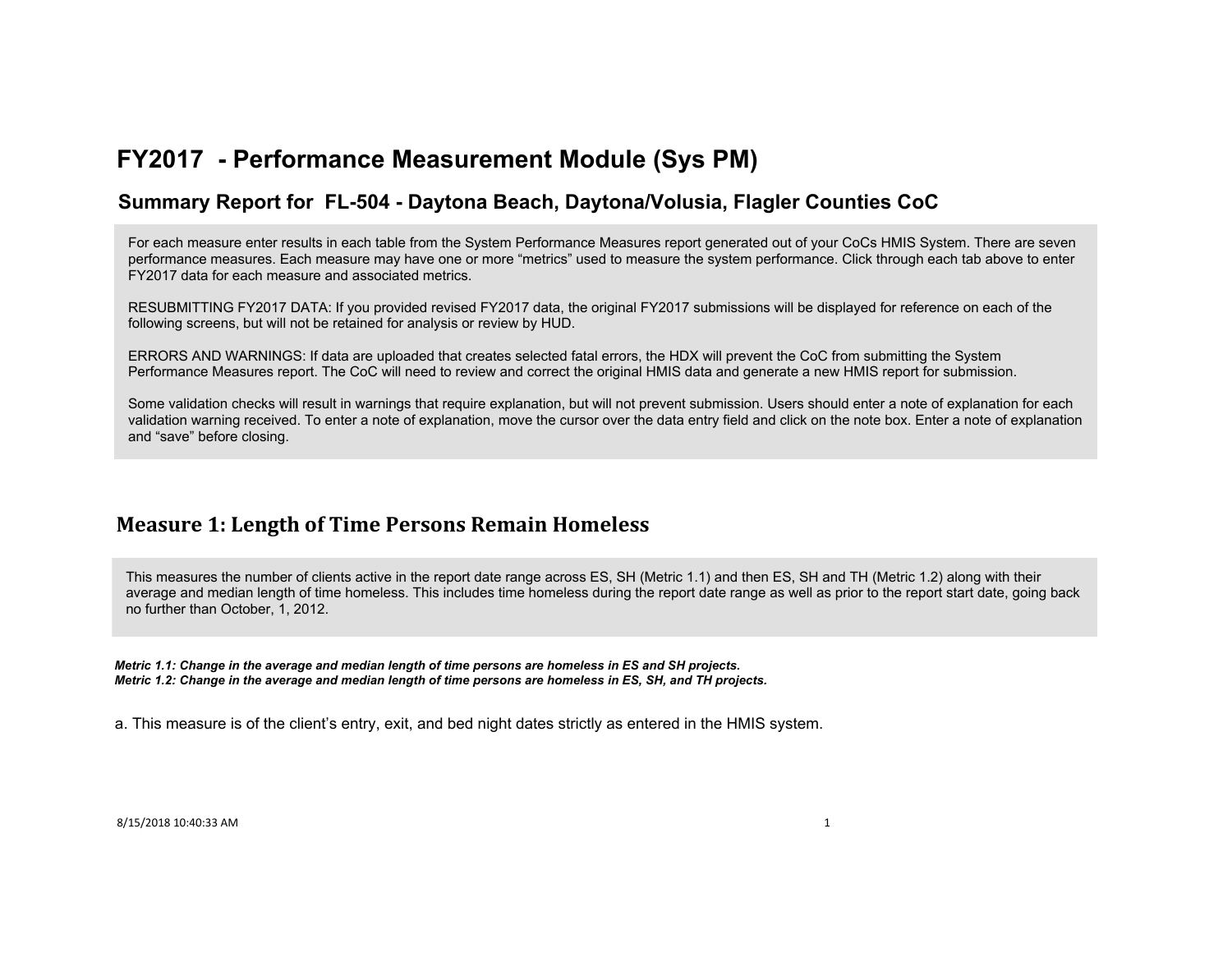|                               | <b>Universe</b><br>(Persons) |                    |         | <b>Average LOT Homeless</b><br>(bed nights) |                    |         |                   | <b>Median LOT Homeless</b><br>(bed nights) |                    |         |                   |
|-------------------------------|------------------------------|--------------------|---------|---------------------------------------------|--------------------|---------|-------------------|--------------------------------------------|--------------------|---------|-------------------|
|                               | Submitted<br>FY 2016         | Revised<br>FY 2016 | FY 2017 | Submitted<br>FY 2016                        | Revised<br>FY 2016 | FY 2017 | <b>Difference</b> | Submitted<br>FY 2016                       | Revised<br>FY 2016 | FY 2017 | <b>Difference</b> |
| 1.1 Persons in ES and SH      | 1151                         |                    | 952     | 32                                          |                    | 22      | $-10$             | 14                                         |                    |         | -1                |
| 1.2 Persons in ES, SH, and TH | 1805                         |                    | 1527    | 63                                          |                    | 73      | 10                | 31                                         |                    | 32      |                   |

b. This measure is based on data element 3.17.

This measure includes data from each client's Living Situation (Data Standards element 3.917) response as well as time spent in permanent housing projects between Project Start and Housing Move-In. This information is added to the client's entry date, effectively extending the client's entry date backward in time. This "adjusted entry date" is then used in the calculations just as if it were the client's actual entry date.

 The construction of this measure changed, per HUD's specifications, between FY 2016 and FY 2017. HUD is aware that this may impact the change between these two years.

|                                                                                     | <b>Universe</b><br>(Persons) |                    |         | <b>Average LOT Homeless</b><br>(bed nights) |                    |         | <b>Median LOT Homeless</b><br>(bed nights) |                      |                    |         |                   |
|-------------------------------------------------------------------------------------|------------------------------|--------------------|---------|---------------------------------------------|--------------------|---------|--------------------------------------------|----------------------|--------------------|---------|-------------------|
|                                                                                     | Submitted<br>FY 2016         | Revised<br>FY 2016 | FY 2017 | Submitted<br>FY 2016                        | Revised<br>FY 2016 | FY 2017 | <b>Difference</b>                          | Submitted<br>FY 2016 | Revised<br>FY 2016 | FY 2017 | <b>Difference</b> |
| 1.1 Persons in ES, SH, and PH<br>(prior to "housing move in")                       | 1153                         |                    | 905     | 188                                         |                    | 179     | -9                                         | 39                   |                    | 21      | -18               |
| 1.2 Persons in ES, SH, TH, and<br><b>PH</b> (prior to "housing move<br>$\vert$ in") | 1825                         |                    | 1525    | 179                                         |                    | 208     | 29                                         | 71                   |                    | 91      | 20                |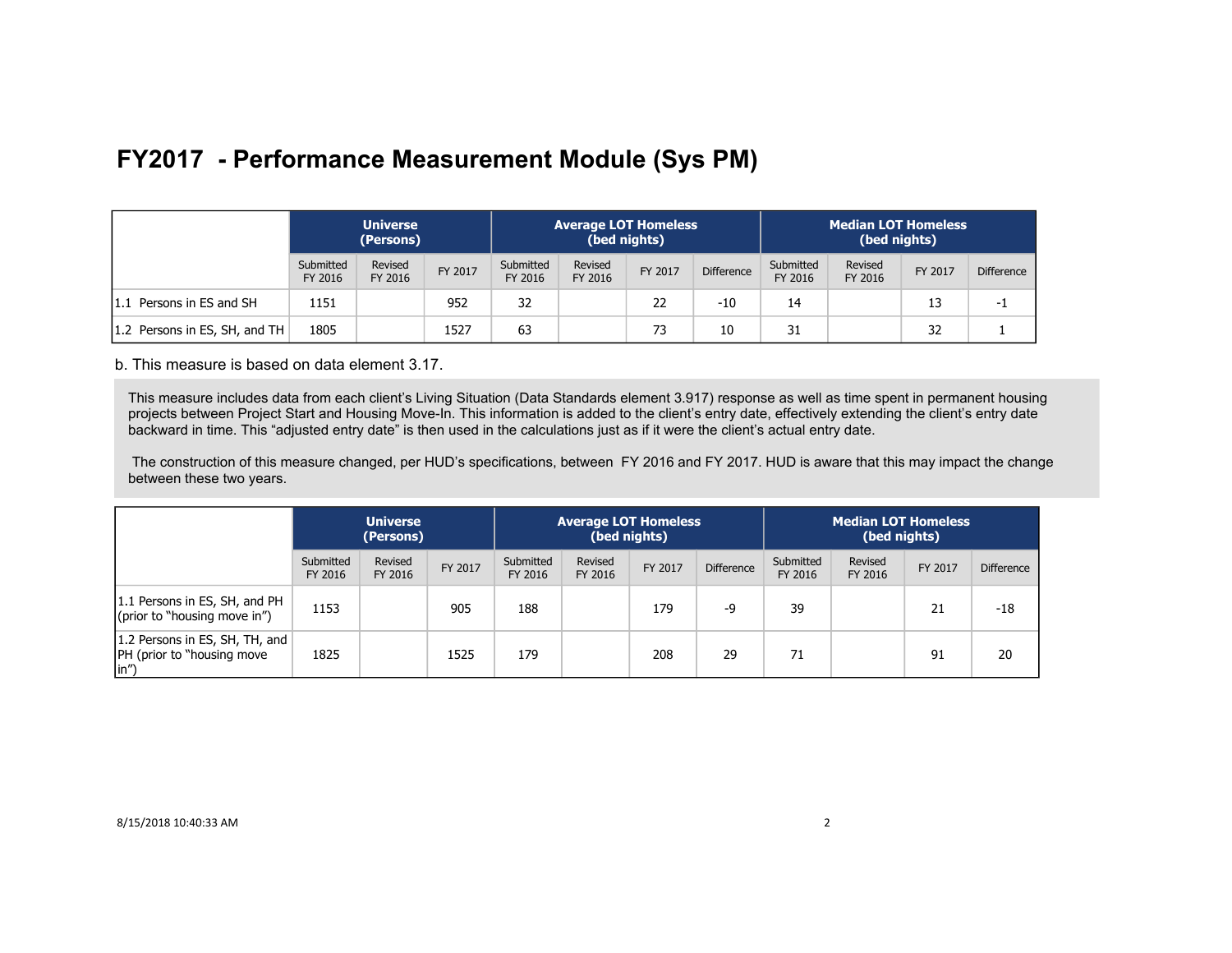### **Measure 2: The Extent to which Persons who Exit Homelessness to Permanent Housing Destinations Return to Homelessness**

This measures clients who exited SO, ES, TH, SH or PH to a permanent housing destination in the date range two years prior to the report date range.Of those clients, the measure reports on how many of them returned to homelessness as indicated in the HMIS for up to two years after their initial exit.

 After entering data, please review and confirm your entries and totals. Some HMIS reports may not list the project types in exactly the same order as they are displayed below.

|                                         |                    | Total # of Persons who<br>Housing Destination (2)<br>Years Prior) |                    | than 6 Months |              | to 12 Months       |         | Exited to a Permanent   Returns to Homelessness in Less   Returns to Homelessness from 6 |                    | Returns to Homelessness from<br>13 to 24 Months |              |         | Number of Returns<br>in 2 Years |
|-----------------------------------------|--------------------|-------------------------------------------------------------------|--------------------|---------------|--------------|--------------------|---------|------------------------------------------------------------------------------------------|--------------------|-------------------------------------------------|--------------|---------|---------------------------------|
|                                         | Revised<br>FY 2016 | FY 2017                                                           | Revised<br>FY 2016 | FY 2017       | % of Returns | Revised<br>FY 2016 | FY 2017 | % of Returns                                                                             | Revised<br>FY 2016 | FY 2017                                         | % of Returns | FY 2017 | % of Returns                    |
| <b>Exit was from SO</b>                 |                    | 82                                                                |                    | 19            | 23%          |                    | 6       | 7%                                                                                       |                    | 3                                               | 4%           | 28      | 34%                             |
| <b>Exit was from ES</b>                 |                    | 148                                                               |                    | 38            | 26%          |                    | 6       | 4%                                                                                       |                    | 15                                              | 10%          | 59      | 40%                             |
| Exit was from TH                        |                    | 416                                                               |                    | 14            | 3%           |                    | 0       | $0\%$                                                                                    |                    | 9                                               | $2\%$        | 23      | 6%                              |
| <b>Exit was from SH</b>                 |                    | 0                                                                 |                    | $\mathbf 0$   |              |                    | 0       |                                                                                          |                    | 0                                               |              | 0       |                                 |
| <b>Exit was from PH</b>                 |                    | 443                                                               |                    | 25            | 6%           |                    | 6       | $1\%$                                                                                    |                    | 13                                              | 3%           | 44      | 10%                             |
| TOTAL Returns to<br><b>Homelessness</b> |                    | 1089                                                              |                    | 96            | 9%           |                    | 18      | $2\%$                                                                                    |                    | 40                                              | 4%           | 154     | 14%                             |

### **Measure 3: Number of Homeless Persons**

Metric 3.1 – Change in PIT Counts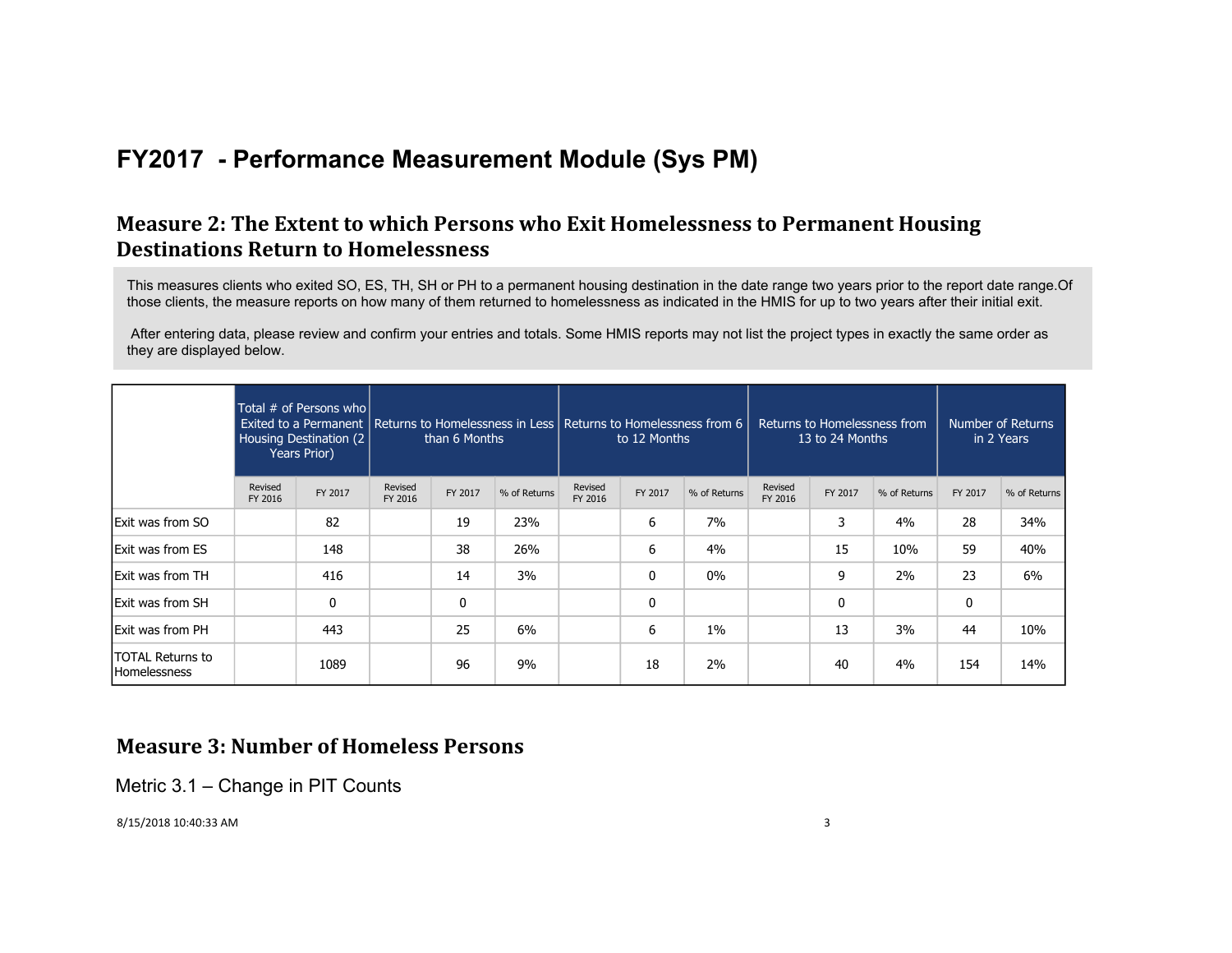This measures the change in PIT counts of sheltered and unsheltered homeless person as reported on the PIT (not from HMIS).

|                                                                | January 2016<br><b>PIT Count</b> | January 2017<br><b>PIT Count</b> | <b>Difference</b> |
|----------------------------------------------------------------|----------------------------------|----------------------------------|-------------------|
| Universe: Total PIT Count of sheltered and unsheltered persons | 1005                             | 753                              | $-252$            |
| Emergency Shelter Total                                        | 233                              | 112                              | $-121$            |
| lSafe Haven Total                                              | 0                                | 0                                | 0                 |
| <b>Transitional Housing Total</b>                              | 191                              | 193                              |                   |
| <b>Total Sheltered Count</b>                                   | 424                              | 305                              | $-119$            |
| <b>Unsheltered Count</b>                                       | 581                              | 448                              | $-133$            |

### Metric 3.2 – Change in Annual Counts

This measures the change in annual counts of sheltered homeless persons in HMIS.

|                                                         | <b>Submitted</b><br><b>FY 2016</b> | <b>Revised</b><br><b>FY 2016</b> | <b>FY 2017</b> | <b>Difference</b> |
|---------------------------------------------------------|------------------------------------|----------------------------------|----------------|-------------------|
| Universe: Unduplicated Total sheltered homeless persons | 1852                               |                                  | 1541           | $-311$            |
| <b>Emergency Shelter Total</b>                          | 1174                               |                                  | 911            | $-263$            |
| Safe Haven Total                                        | 0                                  |                                  | 0              | 0                 |
| <b>Transitional Housing Total</b>                       | 787                                |                                  | 729            | -58               |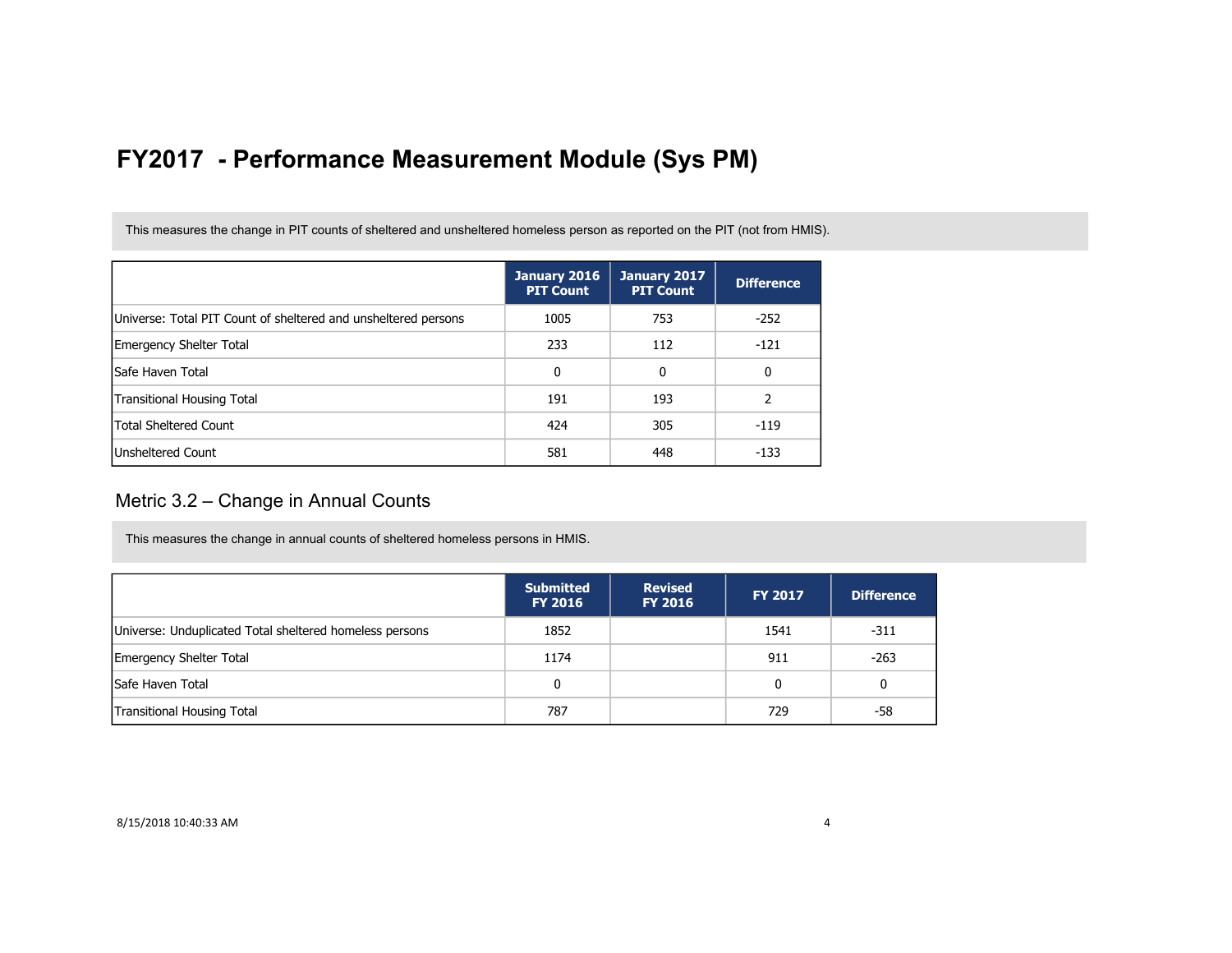### **Measure 4: Employment and Income Growth for Homeless Persons in CoC Program-funded Projects**

Metric 4.1 – Change in earned income for adult system stayers during the reporting period

|                                                  | <b>Submitted</b><br><b>FY 2016</b> | <b>Revised</b><br><b>FY 2016</b> | <b>FY 2017</b> | <b>Difference</b> |
|--------------------------------------------------|------------------------------------|----------------------------------|----------------|-------------------|
| Universe: Number of adults (system stayers)      | 87                                 |                                  | 46             | $-41$             |
| Number of adults with increased earned income    |                                    |                                  |                | -1                |
| Percentage of adults who increased earned income | 6%                                 |                                  | 9%             | 3%                |

Metric 4.2 – Change in non-employment cash income for adult system stayers during the reporting period

|                                                               | <b>Submitted</b><br><b>FY 2016</b> | <b>Revised</b><br><b>FY 2016</b> | <b>FY 2017</b> | <b>Difference</b> |
|---------------------------------------------------------------|------------------------------------|----------------------------------|----------------|-------------------|
| Universe: Number of adults (system stayers)                   | 87                                 |                                  | 46             | -41               |
| Number of adults with increased non-employment cash income    |                                    |                                  | 12             | 4                 |
| Percentage of adults who increased non-employment cash income | 9%                                 |                                  | 26%            | 17%               |

### Metric 4.3 – Change in total income for adult system stayers during the reporting period

|                                                 | <b>Submitted</b><br><b>FY 2016</b> | <b>Revised</b><br><b>FY 2016</b> | <b>FY 2017</b> | <b>Difference</b> |
|-------------------------------------------------|------------------------------------|----------------------------------|----------------|-------------------|
| Universe: Number of adults (system stayers)     | 87                                 |                                  | 46             | -41               |
| Number of adults with increased total income    | 12                                 |                                  | 16             | 4                 |
| Percentage of adults who increased total income | 14%                                |                                  | 35%            | 21%               |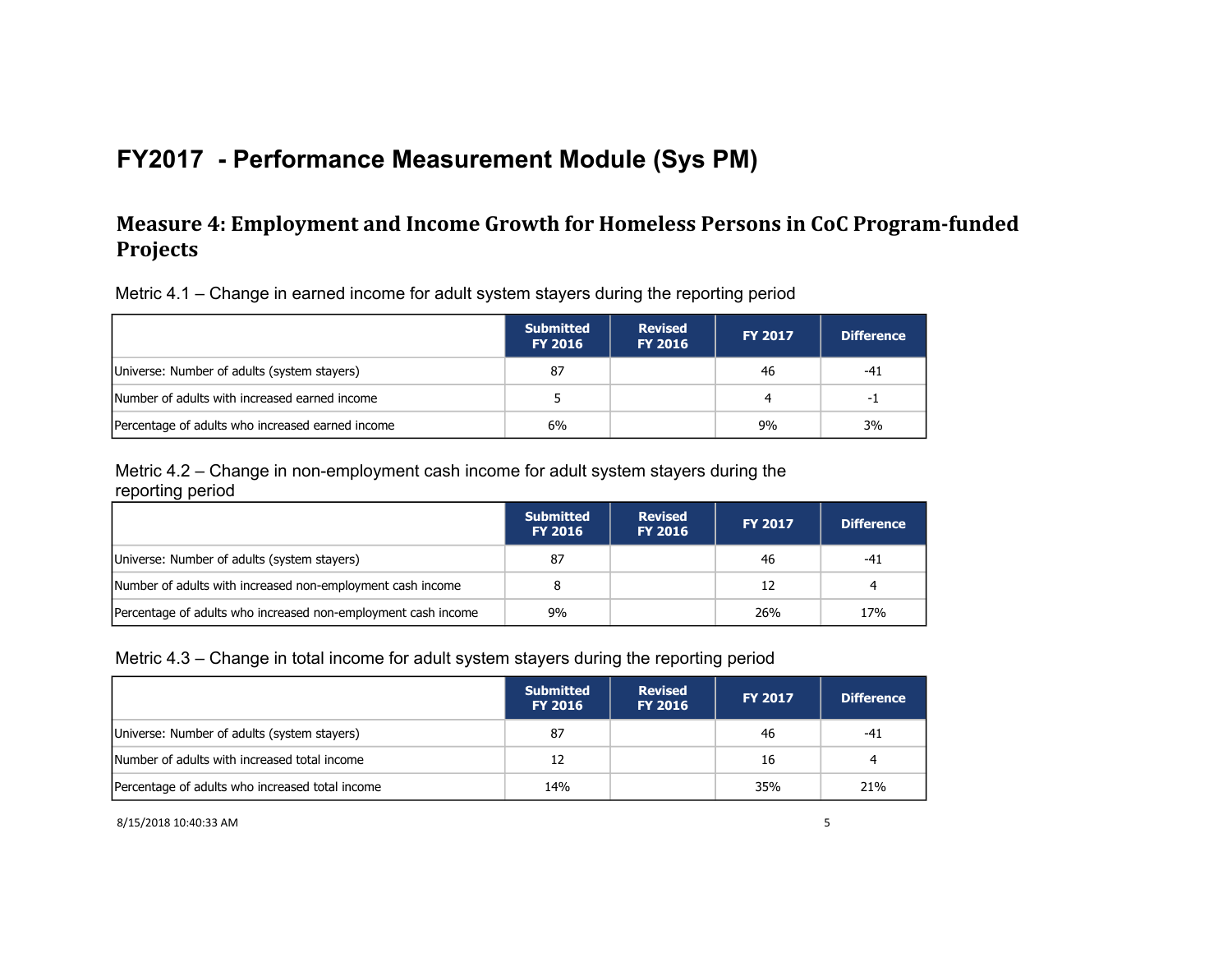### Metric 4.4 – Change in earned income for adult system leavers

|                                                          | <b>Submitted</b><br><b>FY 2016</b> | <b>Revised</b><br><b>FY 2016</b> | <b>FY 2017</b> | <b>Difference</b> |
|----------------------------------------------------------|------------------------------------|----------------------------------|----------------|-------------------|
| Universe: Number of adults who exited (system leavers)   | 179                                |                                  | 113            | -66               |
| Number of adults who exited with increased earned income | 35                                 |                                  | 32             | -3                |
| Percentage of adults who increased earned income         | 20%                                |                                  | 28%            | 8%                |

#### Metric 4.5 – Change in non-employment cash income for adult system leavers

|                                                                           | <b>Submitted</b><br><b>FY 2016</b> | <b>Revised</b><br><b>FY 2016</b> | <b>FY 2017</b> | <b>Difference</b> |
|---------------------------------------------------------------------------|------------------------------------|----------------------------------|----------------|-------------------|
| Universe: Number of adults who exited (system leavers)                    | 179                                |                                  | 113            | -66               |
| Number of adults who exited with increased non-employment cash<br>lincome | 14                                 |                                  | 19             |                   |
| Percentage of adults who increased non-employment cash income             | 8%                                 |                                  | 17%            | 9%                |

Metric 4.6 – Change in total income for adult system leavers

|                                                         | <b>Submitted</b><br><b>FY 2016</b> | <b>Revised</b><br><b>FY 2016</b> | <b>FY 2017</b> | <b>Difference</b> |
|---------------------------------------------------------|------------------------------------|----------------------------------|----------------|-------------------|
| Universe: Number of adults who exited (system leavers)  | 179                                |                                  | 113            | -66               |
| Number of adults who exited with increased total income | 45                                 |                                  | 44             | -1                |
| Percentage of adults who increased total income         | 25%                                |                                  | 39%            | 14%               |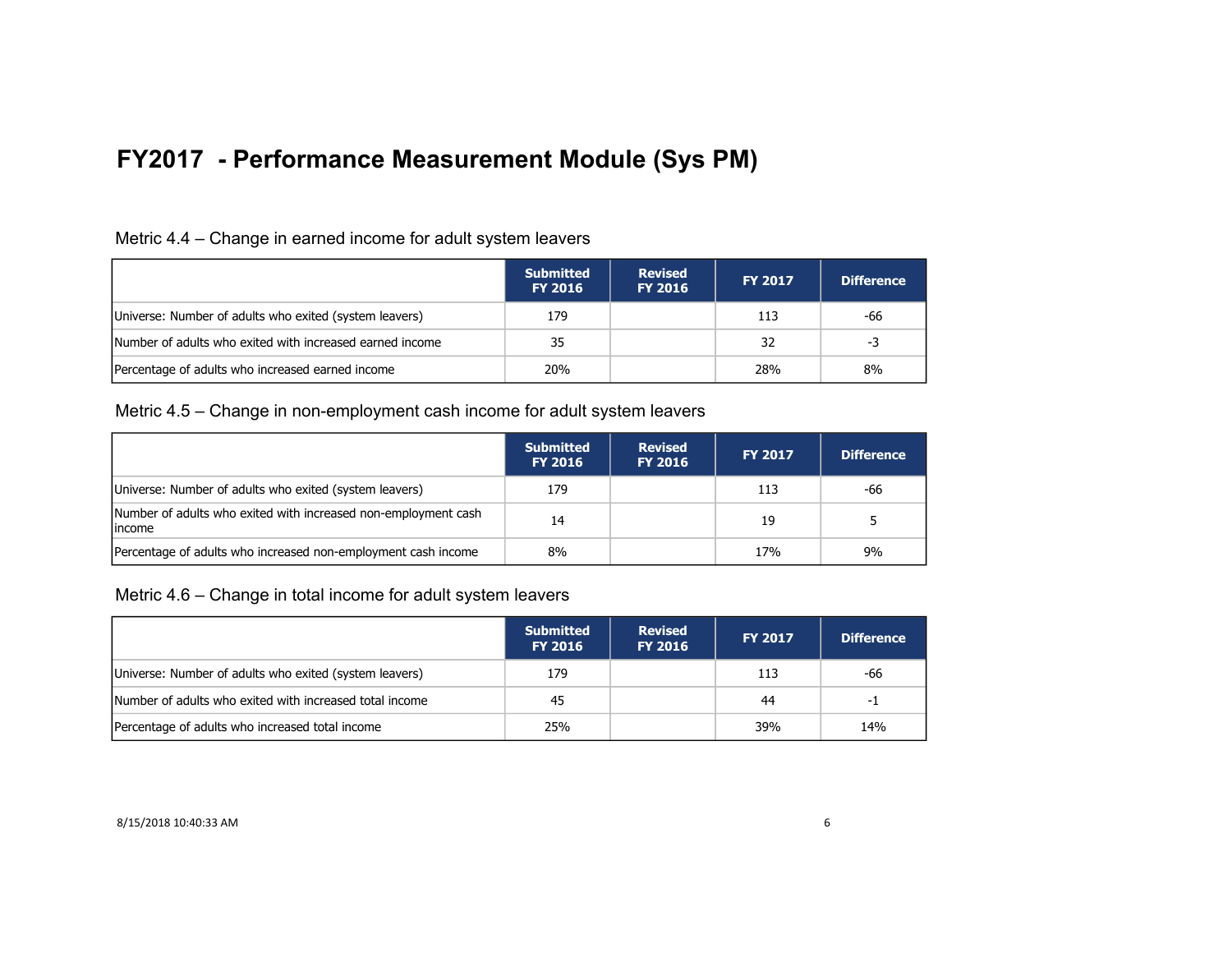### **Measure 5: Number of persons who become homeless for the 1st time**

Metric 5.1 – Change in the number of persons entering ES, SH, and TH projects with no prior enrollments in HMIS

|                                                                                                                                                                                   | <b>Submitted</b><br><b>FY 2016</b> | <b>Revised</b><br><b>FY 2016</b> | <b>FY 2017</b> | <b>Difference</b> |
|-----------------------------------------------------------------------------------------------------------------------------------------------------------------------------------|------------------------------------|----------------------------------|----------------|-------------------|
| Universe: Person with entries into ES, SH or TH during the reporting<br>period.                                                                                                   | 1679                               |                                  | 1343           | -336              |
| Of persons above, count those who were in ES, SH, TH or any PH<br>within 24 months prior to their entry during the reporting year.                                                | 242                                |                                  | 252            | 10                |
| Of persons above, count those who did not have entries in ES, SH, TH<br>or PH in the previous 24 months. (i.e. Number of persons<br>experiencing homelessness for the first time) | 1437                               |                                  | 1091           | -346              |

Metric 5.2 – Change in the number of persons entering ES, SH, TH, and PH projects with no prior enrollments in HMIS

|                                                                                                                                                                                    | <b>Submitted</b><br><b>FY 2016</b> | <b>Revised</b><br><b>FY 2016</b> | <b>FY 2017</b> | <b>Difference</b> |
|------------------------------------------------------------------------------------------------------------------------------------------------------------------------------------|------------------------------------|----------------------------------|----------------|-------------------|
| Universe: Person with entries into ES, SH, TH or PH during the<br>reporting period.                                                                                                | 2112                               |                                  | 1753           | $-359$            |
| Of persons above, count those who were in ES, SH, TH or any PH<br>within 24 months prior to their entry during the reporting year.                                                 | 375                                |                                  | 380            |                   |
| Of persons above, count those who did not have entries in ES, SH, TH<br>or PH in the previous 24 months. (i.e. Number of persons<br>experiencing homelessness for the first time.) | 1737                               |                                  | 1373           | -364              |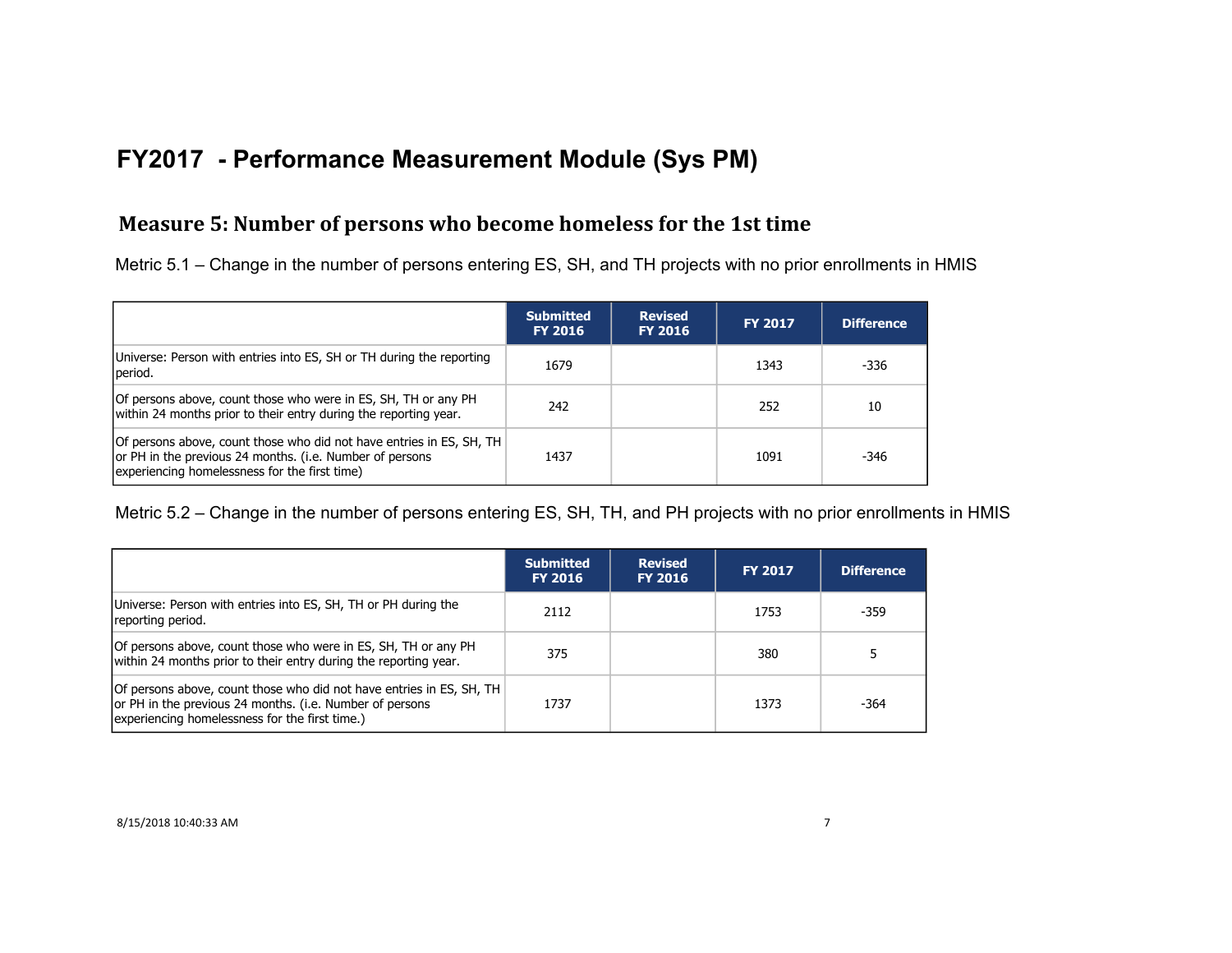Measure 6: Homeless Prevention and Housing Placement of Persons defined by category 3 of HUD's Homeless Definition in CoC Program-funded Projects

This Measure is not applicable to CoCs in FY2017 (Oct 1, 2016 - Sept 30, 2017) reporting period.

### **Measure 7: Successful Placement from Street Outreach and Successful Placement in or Retention of Permanent Housing**

| Metric 7a.1 – Change in exits to permanent housing destinations |  |  |
|-----------------------------------------------------------------|--|--|
|-----------------------------------------------------------------|--|--|

|                                                                                      | <b>Submitted</b><br><b>FY 2016</b> | <b>Revised</b><br><b>FY 2016</b> | <b>FY 2017</b> | <b>Difference</b> |
|--------------------------------------------------------------------------------------|------------------------------------|----------------------------------|----------------|-------------------|
| Universe: Persons who exit Street Outreach                                           | 112                                |                                  | 157            | 45                |
| Of persons above, those who exited to temporary & some institutional<br>destinations | 21                                 |                                  | 32             | 11                |
| Of the persons above, those who exited to permanent housing<br>destinations          | 68                                 |                                  | 46             | $-22$             |
| % Successful exits                                                                   | 79%                                |                                  | 50%            | $-29%$            |

Metric 7b.1 – Change in exits to permanent housing destinations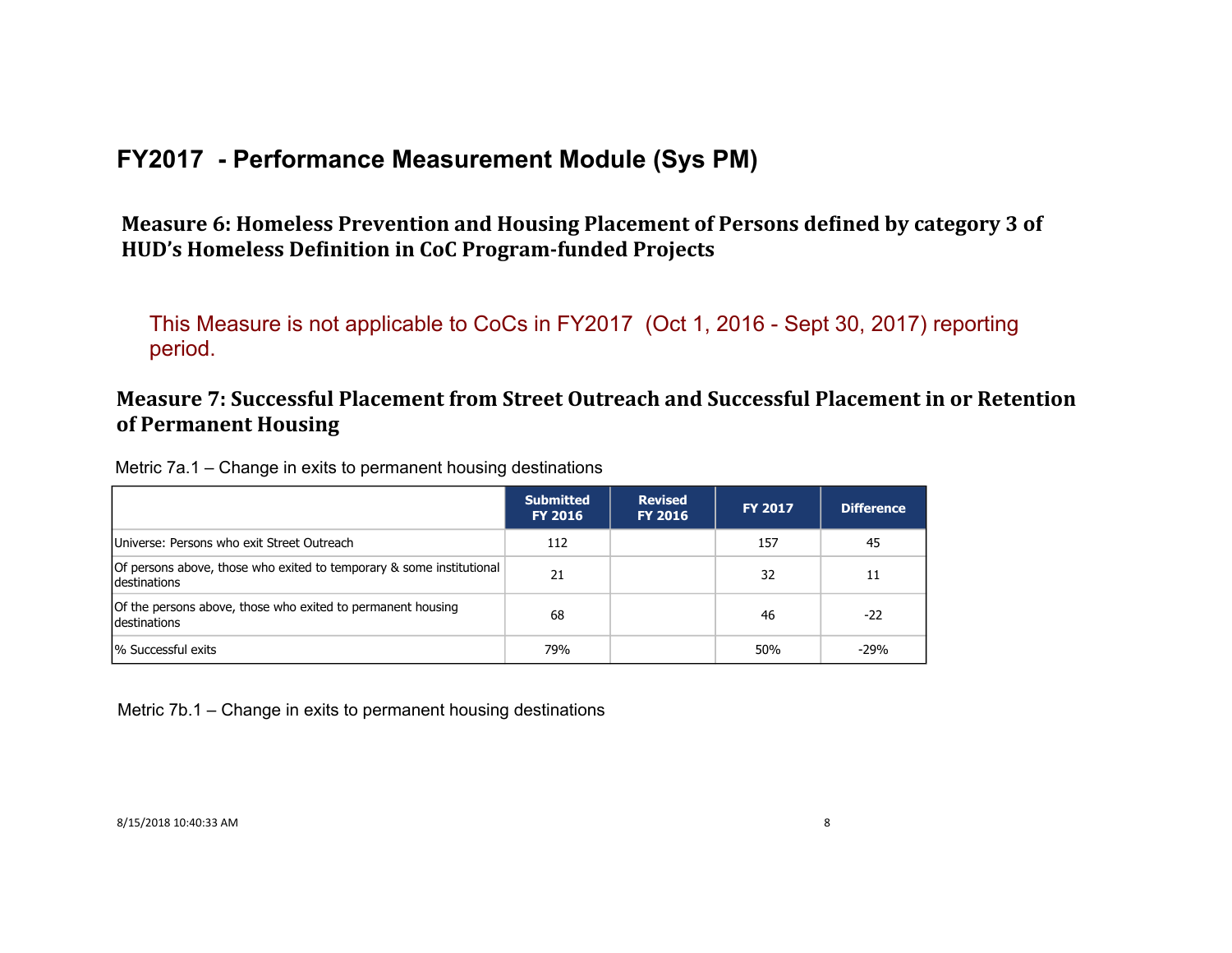|                                                                                                                                    | <b>Submitted</b><br><b>FY 2016</b> | <b>Revised</b><br><b>FY 2016</b> | <b>FY 2017</b> | <b>Difference</b> |
|------------------------------------------------------------------------------------------------------------------------------------|------------------------------------|----------------------------------|----------------|-------------------|
| Universe: Persons in ES, SH, TH and PH-RRH who exited, plus<br>persons in other PH projects who exited without moving into housing | 1651                               |                                  | 1550           | $-101$            |
| Of the persons above, those who exited to permanent housing<br><b>Idestinations</b>                                                | 1033                               |                                  | 785            | -248              |
| <sup>1</sup> % Successful exits                                                                                                    | 63%                                |                                  | 51%            | $-12%$            |

Metric 7b.2 – Change in exit to or retention of permanent housing

|                                                                                                                          | <b>Submitted</b><br><b>FY 2016</b> | <b>Revised</b><br><b>FY 2016</b> | <b>FY 2017</b> | <b>Difference</b> |
|--------------------------------------------------------------------------------------------------------------------------|------------------------------------|----------------------------------|----------------|-------------------|
| Universe: Persons in all PH projects except PH-RRH                                                                       | 182                                |                                  | 187            |                   |
| Of persons above, those who remained in applicable PH projects and<br>those who exited to permanent housing destinations | 158                                |                                  | 173            | 15                |
| % Successful exits/retention                                                                                             | 87%                                |                                  | 93%            | 6%                |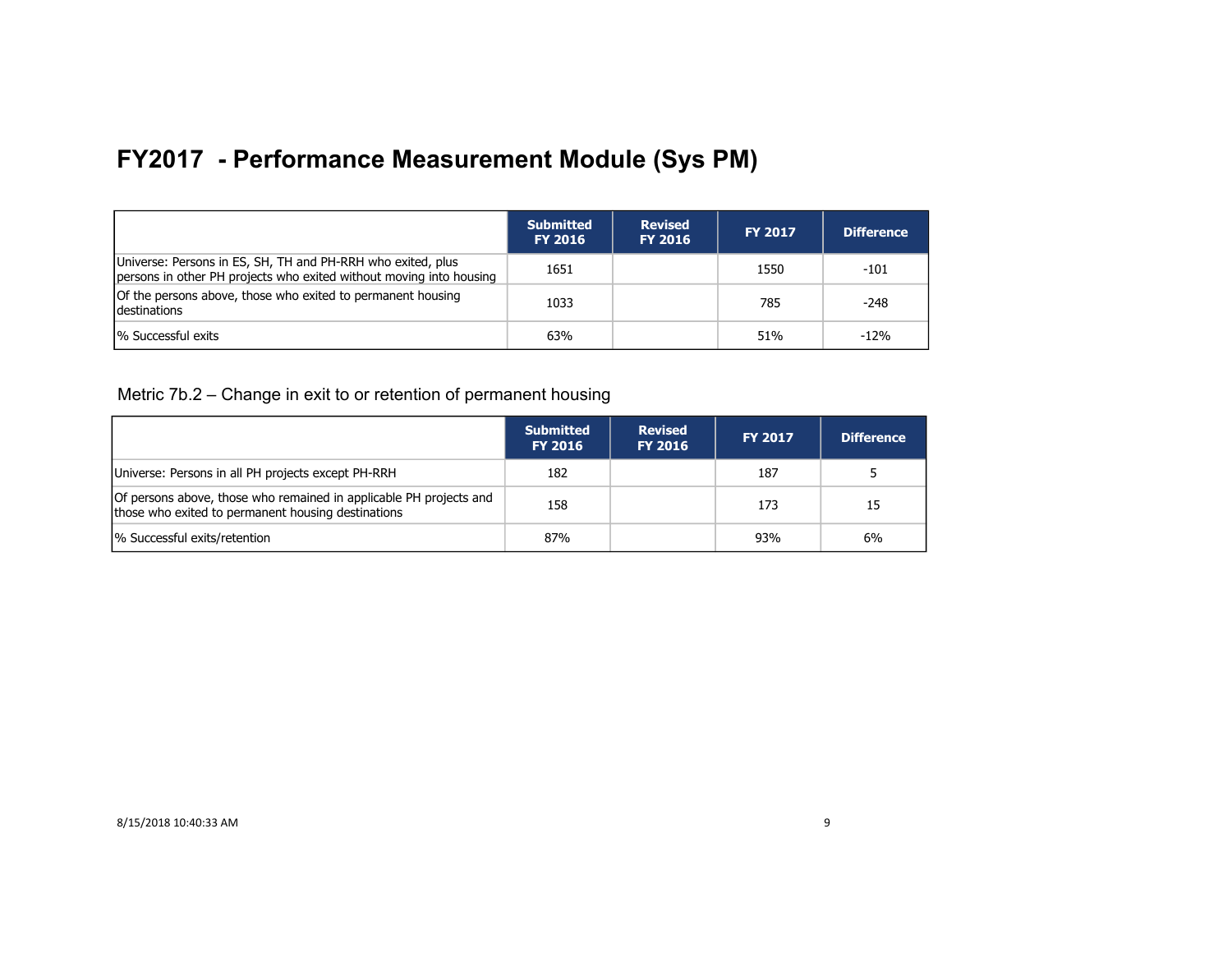## **FY2017 - SysPM Data Quality**

### **FL-504 - Daytona Beach, Daytona/Volusia, Flagler Counties CoC**

This is a new tab for FY 2016 submissions only. Submission must be performed manually (data cannot be uploaded). Data coverage and quality will allow HUD to better interpret your Sys PM submissions.

Your bed coverage data has been imported from the HIC module. The remainder of the data quality points should be pulled from data quality reports made available by your vendor according to the specifications provided in the HMIS Standard Reporting Terminology Glossary. You may need to run multiple reports into order to get data for each combination of year and project type.

You may enter a note about any field if you wish to provide an explanation about your data quality results. This is not required.